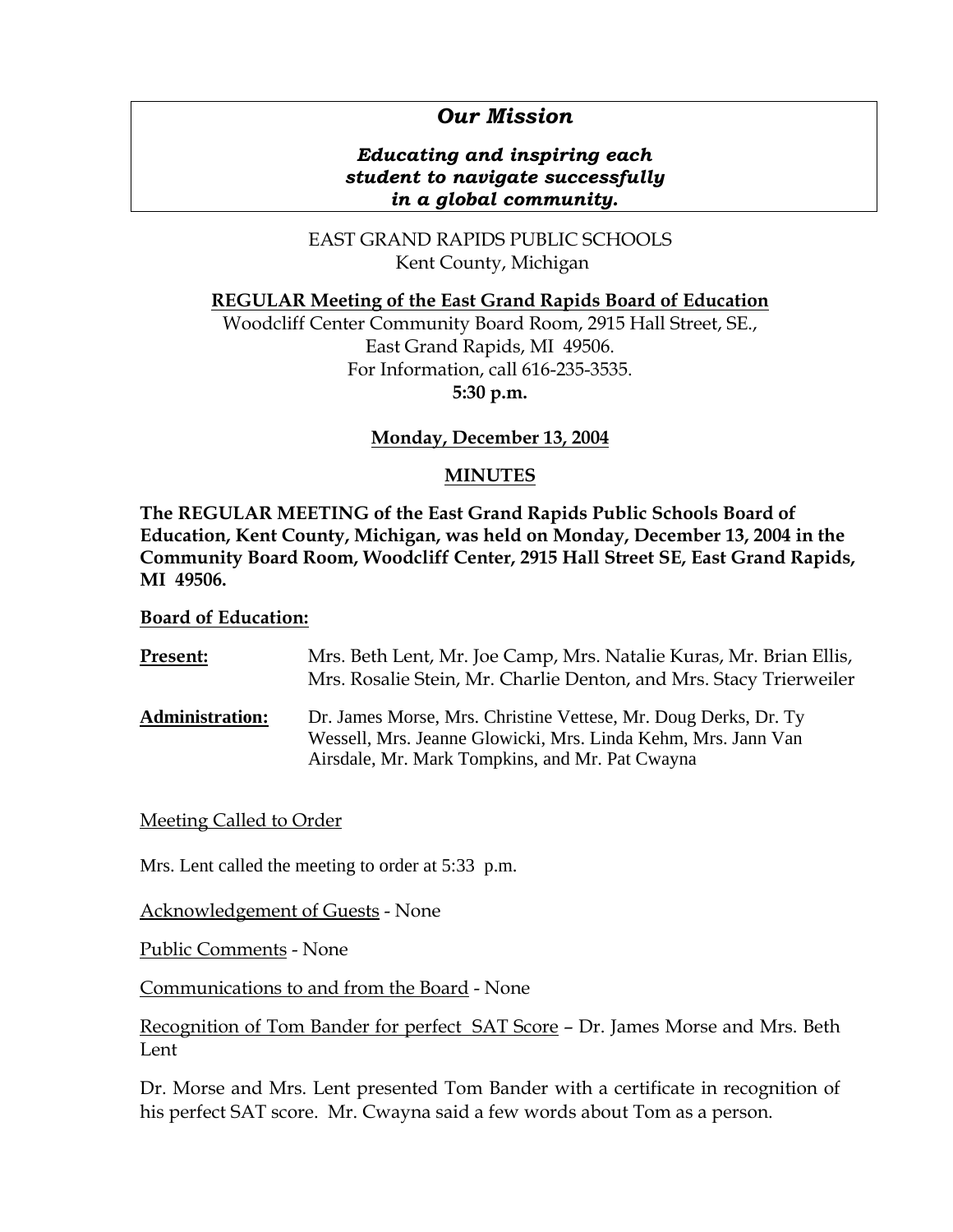## High School Student Council President's Report – Mr. Tom Bander

Mr. Bander reported that they finished the food drive last week. Students delivered food last weekend and used other funds to purchase fresh food items. Student Council is currently working on fundraisers for Cystic Fibrosis and DeVos Children's Hospital. At the first of the year they will begin preparations for graduation and prom.

# EGREA President's Report – Mrs. Cynthia Bischoff

Mrs. Bischoff said this has been a busy time. Staff are looking forward to the breakfast tomorrow morning. Teachers have expressed excitement about the "Color Me Human" seminar.

### *Presentation:*

Strategic Plan Update – Presentation of Diversity Plan (Superintendent Goal #1) – Mrs. Vettese and Mrs. Glowicki –(Enclosure #8)

Mrs. Vettese introduced Mrs. Glowicki. They presented an overview on the Diversity plan.

Theater Program at the High School – Mrs. Vettese and Mrs. Steers (Enclosure #9)

Mrs. Vettese introduced Mrs. Steers, Director of the High School Theater program. Mrs. Steers reviewed three proposals for theater courses. Two students, Mr. Josh Mankoff and Ms. Mallory Merpi, came to answer questions. Mrs. Vettese addressed the budget issues.

First Reading of Revised Policy #7175 (Parent(s)/Guardian(s) Involvement Policy – General Education and Title I Programs) – (Enclosure #10)

Mrs. Trierweiler indicated we received this information about a week ago. All school districts across the State must have this in place. The information will be distributed via student handbooks.

# First Reading of Revised Policy #1190 (Minutes of Board Meetings) – (Enclosure #11)

Mrs. Trierweiler indicated that FERPA requires that there be no identifying information regarding students being disciplined. Board members had many questions and asked Ms. Thomasma to run the questions past our attorney for clarification.

First Reading of Revised Policy #1020 (Election of Board Members and School Elections) – (Enclosure #12)

Mrs. Trierweiler indicated that this change was made to conform to our resolution on school elections.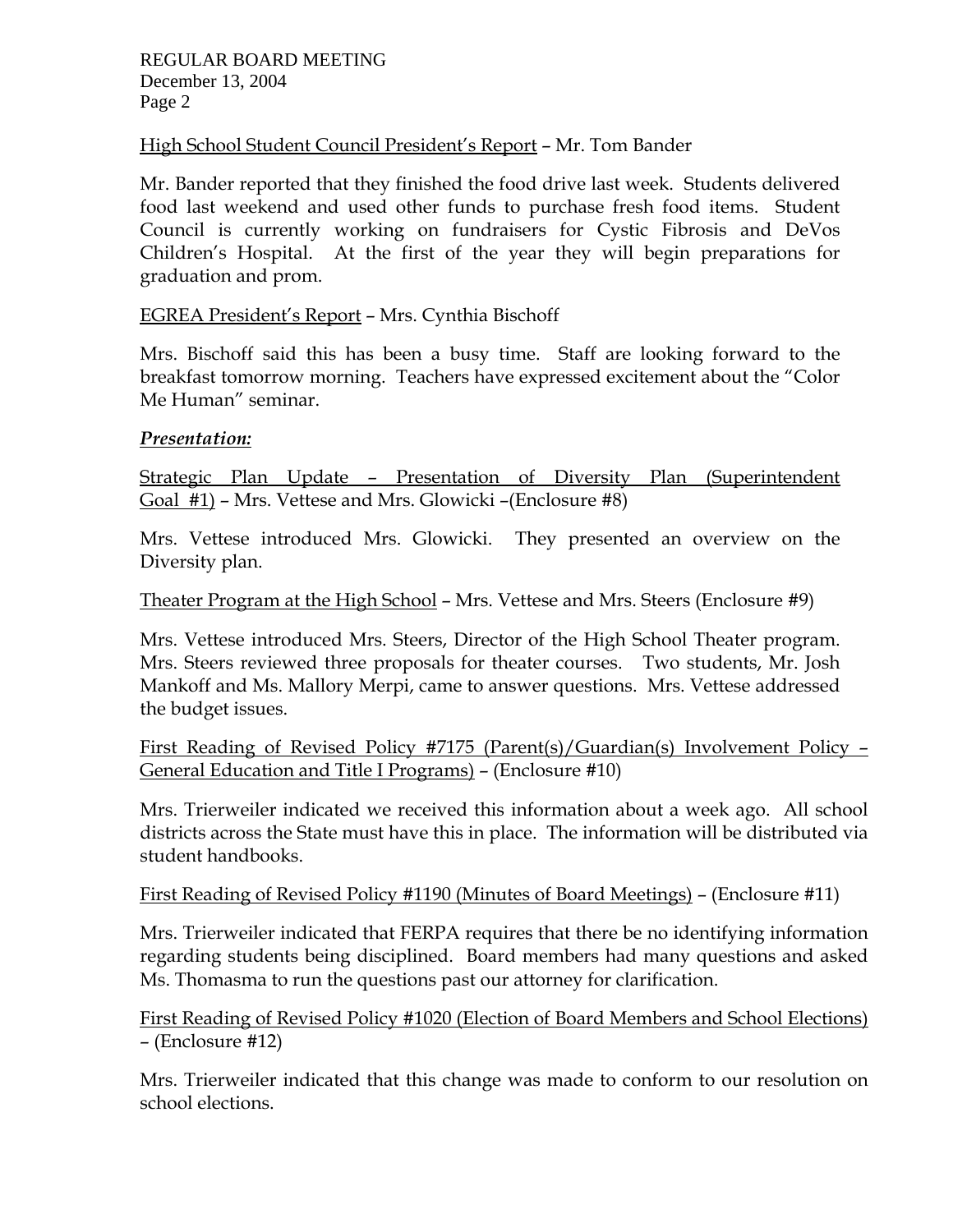### *Action Items - Consent Agenda:*

| Background: | In order to save time during the meeting, we are using a |
|-------------|----------------------------------------------------------|
|             | Consent Agenda. Items in the Consent Agenda include      |
|             | those that are routine or have been previously discussed |
|             | by the Board of Education. Any Board Member may          |
|             | request to have any item removed for a separate          |
|             | discussion and vote.                                     |

 Recommendation: Motion to approve the Consent Agenda Numbers  $\underline{\hspace{1cm}} 13$  through  $\underline{\hspace{1cm}} 15$ .

Approval of Minutes of REGULAR MEETING of 11/29/04 (Enclosure #13)

Approval of November Payment of Bills (Enclosure #14)

Approval of High School Advanced Placement Biology Course

| Background:     | The curriculum for the AP Biology course was presented at<br>the Board of Education meeting in November.          |
|-----------------|-------------------------------------------------------------------------------------------------------------------|
| Recommendation: | Motion to approve the AP Biology curriculum for the High<br>School upon the recommendation of the Superintendent. |

Mr. Denton moved to approve Consent Agenda Items #13 through 15. Mrs. Trierweiler seconded the motion. Motion passed 7-0.

### *Other Action Items:*

### Acceptance of Grants from the East Grand Rapids Schools Foundation

The East Grand Rapids Schools Foundation awarded the fall Mini Grants and Grants at the November 2004 Foundation meeting. (Enclosure #16)

Mrs. Susan Laffrey reviewed the various grants. Mrs. Kuras moved to accept the grants as listed in Enclosure #16 totaling \$25,478.61 and to thank the East Grand Rapids Schools Foundation for its support of the East Grand Rapids Public Schools. Mrs. Trierweiler seconded the motion. Motion passed 7-0.

### Administrative Reports

Superintendent

Staff Holiday Breakfast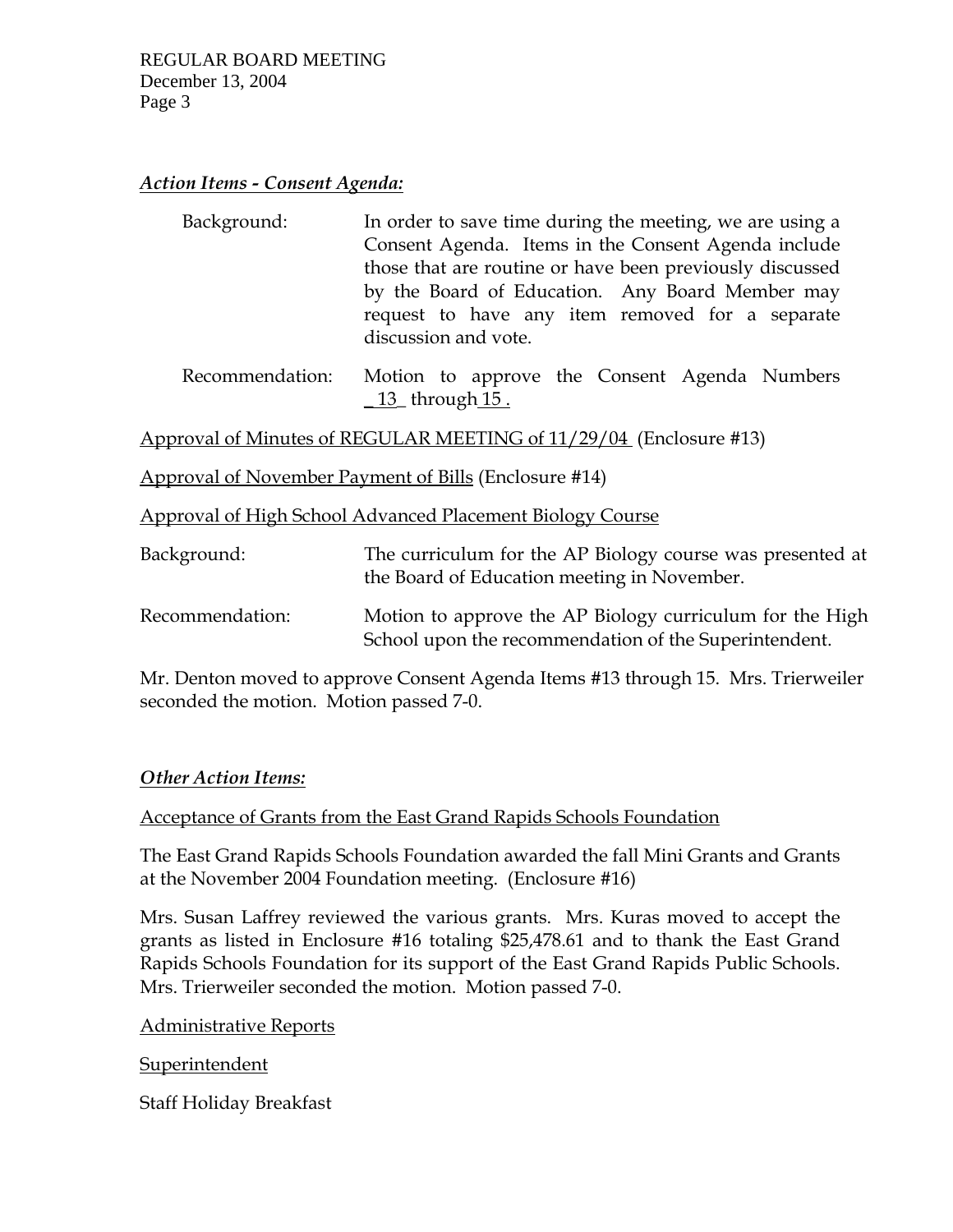REGULAR BOARD MEETING December 13, 2004 Page 4

Tomorrow morning at the high school cafeteria, the Board members and administrators will cook breakfast for all staff.

### Employee Choice Program

With the passage of Public Act 227 of 2004 all schools are required to offer this program. A survey has been sent to all employees to gauge interest. At the January Board of Education meeting Dr. Morse will bring the number of students the Administration is recommending for the Choice program. We would ask the Board to approve the choice numbers in February. The openings would be filled as follows: first offering to siblings of current choice families; second to employee choice children and finally it would be open to students in the county wide program.

### Assistant Supt. for Business

State Aid Update

Dr. Morse stated that the State tried to protect school districts from having a mid year cut by transferring money from General Fund. Unfortunately they cancelled the itinerant staff program for Kent, Ottawa and St. Clair Shores Intermediate School District's. There will be a press conference tomorrow morning. One of the main points of the conference will be that the State gave verbal approval and the request from the Superintendents that the State fund itinerants at least through this year.

Food Service Request for Proposal – Mr. Derks to present at the next meeting

### Assistant Supt. for Instruction

Mrs. Vettese thanked the Board for the AP Biology endorsement. She also thanked the Foundation for generosity with the grants.

### Adjournment

Mrs. Lent adjourned the meeting at 6:55 p.m.

Respectfully submitted,

Rosalie Stein, Secretary East Grand Rapids Board of Education

\* Minutes for this meeting will be available in the Superintendent's Office at 2915 Hall Street SE, East Grand Rapids, MI 49506.